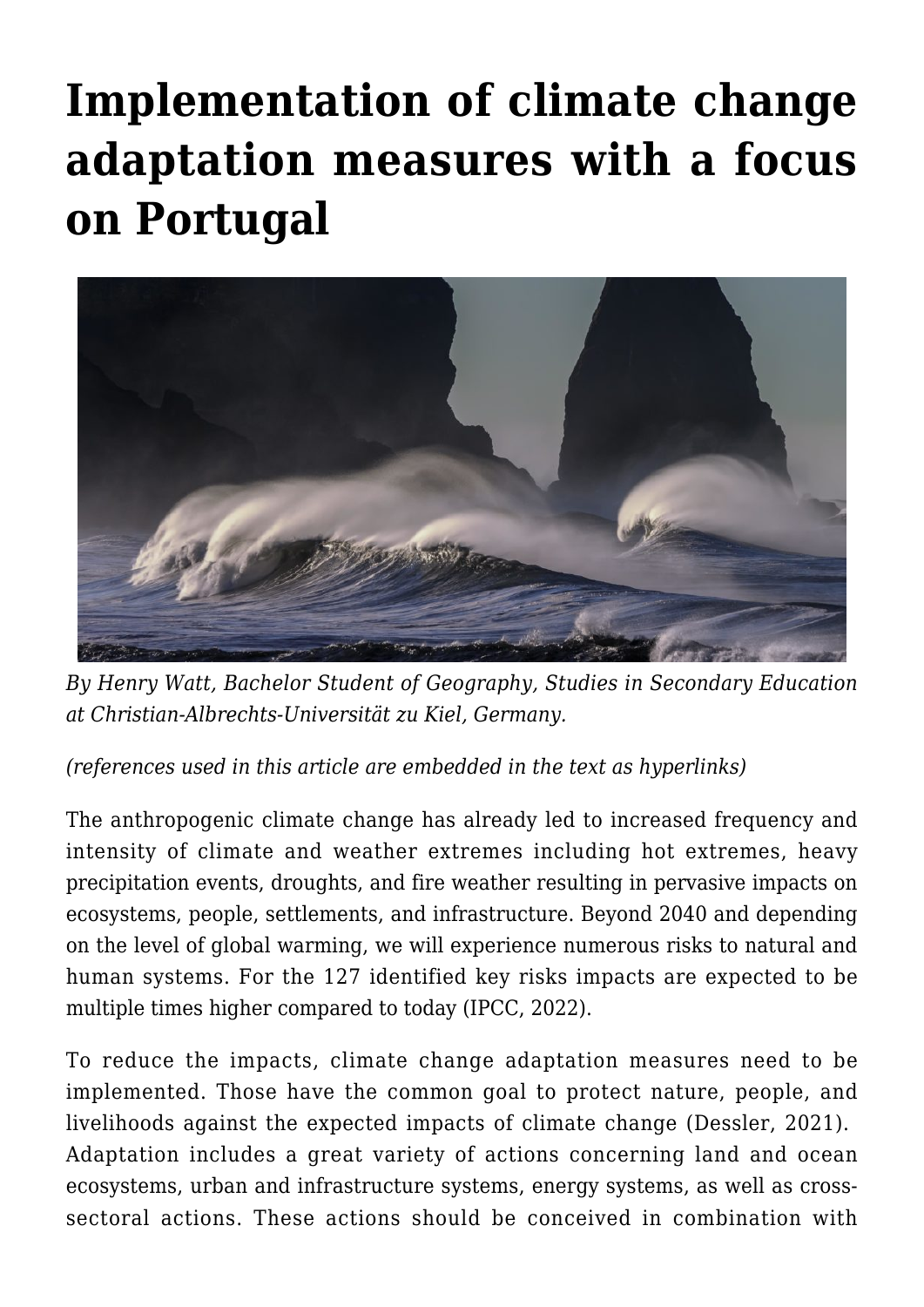mitigation actions as well as the relation to the sustainable development goals resulting in overall climate-resilient development [\(IPCC, 2022](https://report.ipcc.ch/ar6wg2/pdf/IPCC_AR6_WGII_SummaryForPolicymakers.pdf)). For the scope of this article, I will however solely look at the implementation of adaptation measures in the European Union with a special focus on southern Europe.

The large-scale, big-cost, and long-timeframe nature of adaptation measures highlight the need for an adequate governmental and institutional framework [\(Vink et al., 2013\)](https://www.jstor.org/stable/pdf/26269416.pdf?refreqid=excelsior%3A61fc84f8d3828a0408754480759edf35&ab_segments=&origin=). The local governance arrangements especially hold a key role in adaptation because of their public functions, such as land use regulation, infrastructure protection, inspection, as well as emergency planning. Furthermore, the integration of stakeholders, communities and other local actors is key to place-based knowledge and thereby helps to decrease local vulnerabilities through customized adaptation actions [\(Aguiar et al., 2018\)](https://www.sciencedirect.com/science/article/abs/pii/S146290111731153X). In its latest version of the strategy for adaptation to climate change, the European Commission emphasized the importance of the local level as well as the potential of transfer of local solutions on a cross-border scale ([European Commission,](https://eur-lex.europa.eu/legal-content/EN/TXT/?uri=COM:2021:82:FIN) [2021](https://eur-lex.europa.eu/legal-content/EN/TXT/?uri=COM:2021:82:FIN)).

However, the implementation of adaptation measures is not happening in isolation on the local level. Instead, these actions require complex interactions across multiple scales of governance, which can lead to barriers to implementation. These can be caused by a lack of collaboration, lack of coordination, a divergence of priorities, or political opposition ([Fares, 2021\)](https://www.sciencedirect.com/science/article/pii/B9780128227008000093). Furthermore, the large timescale of climate change can pose challenges for local policymakers. The disparity between up-front investments and possible benefits only becoming tangible in the future can lead to policy-makers assigning the issues a low priority ([Aguiar et al., 2018\)](https://www.sciencedirect.com/science/article/abs/pii/S146290111731153X). To successfully implement adaptation measures the mentioned challenges must be overcome. In the following, I will cover how European countries have implemented adaptation measures.

The EU strategy on adaptation to climate change sets out 3 principal objectives for smarter, faster, and more systemic adaptation. Through these, the EU aims to improve the adaptation actions of its member states ([European Commission,](https://eur-lex.europa.eu/legal-content/EN/TXT/?uri=COM:2021:82:FIN) [2021\)](https://eur-lex.europa.eu/legal-content/EN/TXT/?uri=COM:2021:82:FIN). The implementation of adaptation measures is in most cases done by local actors. Therefore, to assess the implementation, it is necessary to look at the local adaptation strategies. Aguiar et al., therefore, analysed 147 local adaptation strategies in Europe. They found big disparities in the number of local adaptation strategies of different countries. Of the 147 analysed strategies, 28 belonged to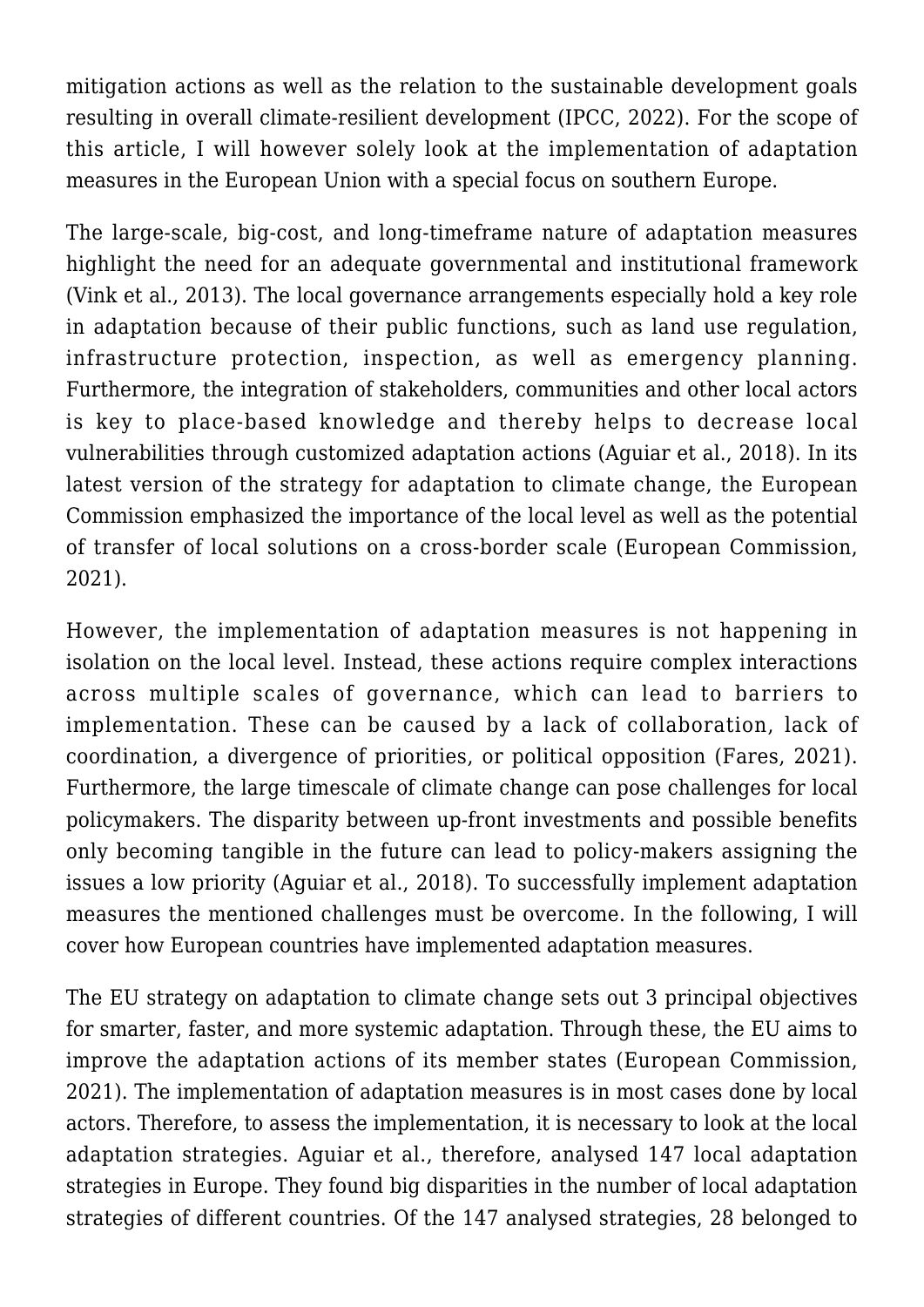Portugal and 21 to Germany, while Spain only accounted for seven strategies. This difference also continues to the spatial focus of the strategies. While Portugal developed strategies for large, urban municipalities as well as for smaller rural municipalities, other countries such as France have strategies mainly developed by urban areas. The vulnerabilities which the strategies aim to mitigate also vary between northern, eastern, western, and southern Europe. Strategies in northern Europe target flooding more often compared to the other regions. Strategies in southern Europe meanwhile put an emphasis on extreme temperatures and soil erosion/ landslides. This resulted in more strategies aimed at agriculture in southern Europe ([Aguiar et al., 2018\)](https://www.sciencedirect.com/science/article/abs/pii/S146290111731153X). According to Bindi and Olsen, the higher vulnerability of agriculture in southern Europe can be explained by an increased chance of water shortages and extreme climatic events in the future [\(Bindi and Olsen, 2011\)](https://link.springer.com/article/10.1007/s10113-010-0173-x).

In the following, I will focus on the climate change vulnerabilities and associated adaptation measures in Portugal. While Portugal is one of the European countries most vulnerable to the impacts of climate change, the specific vulnerability varies regionally. The coastal areas are most vulnerable to sea-level rise and flooding. Southern areas and the hinterland are mostly affected by desertification and drought; however temperature increases, heat, cold waves, frequent and intense extreme weather events, and fires potentially affect the entire territory ([Carvalho](https://wires.onlinelibrary.wiley.com/doi/10.1002/wcc.258) [et al., 2014](https://wires.onlinelibrary.wiley.com/doi/10.1002/wcc.258)). In 2019 the Portuguese government adopted its first national adaptation strategy. This strategy aims to improve the level of knowledge on climate change, promote the integration of climate adaptation in the various public policies and operationalization of instruments, placing greater emphasis on the implementation of adaptation measures ([Climate-ADAPT, 2022](https://climate-adapt.eea.europa.eu/countries-regions/countries/portugal)). However, before 2019 there were also adaptation actions on the local or regional level addressing different vulnerabilities ([BASE, 2016\)](https://base-adaptation.eu/base-adaptation-inspiration-book-23-european-cases-climate-change-adaptation). Emerging from grants by the European Economic Area and the Portuguese Government between 2014 to 2016, ClimAdaPT.Local aimed to initiate local adaptation strategies on a municipal level. One municipality was chosen for each of the inter-municipal communities. The process was intended to set up a broad governance framework involving a diverse group of community stakeholders, thereby gaining access to local knowledge. It was also intended to engage the local communities and thereby increase the local adaptation knowledge, helping to identify adaptation priorities, promote a common understanding of vulnerabilities as well as adaptation, and encourage the sharing of adaptation responsibilities. Overall, the involvement of the local